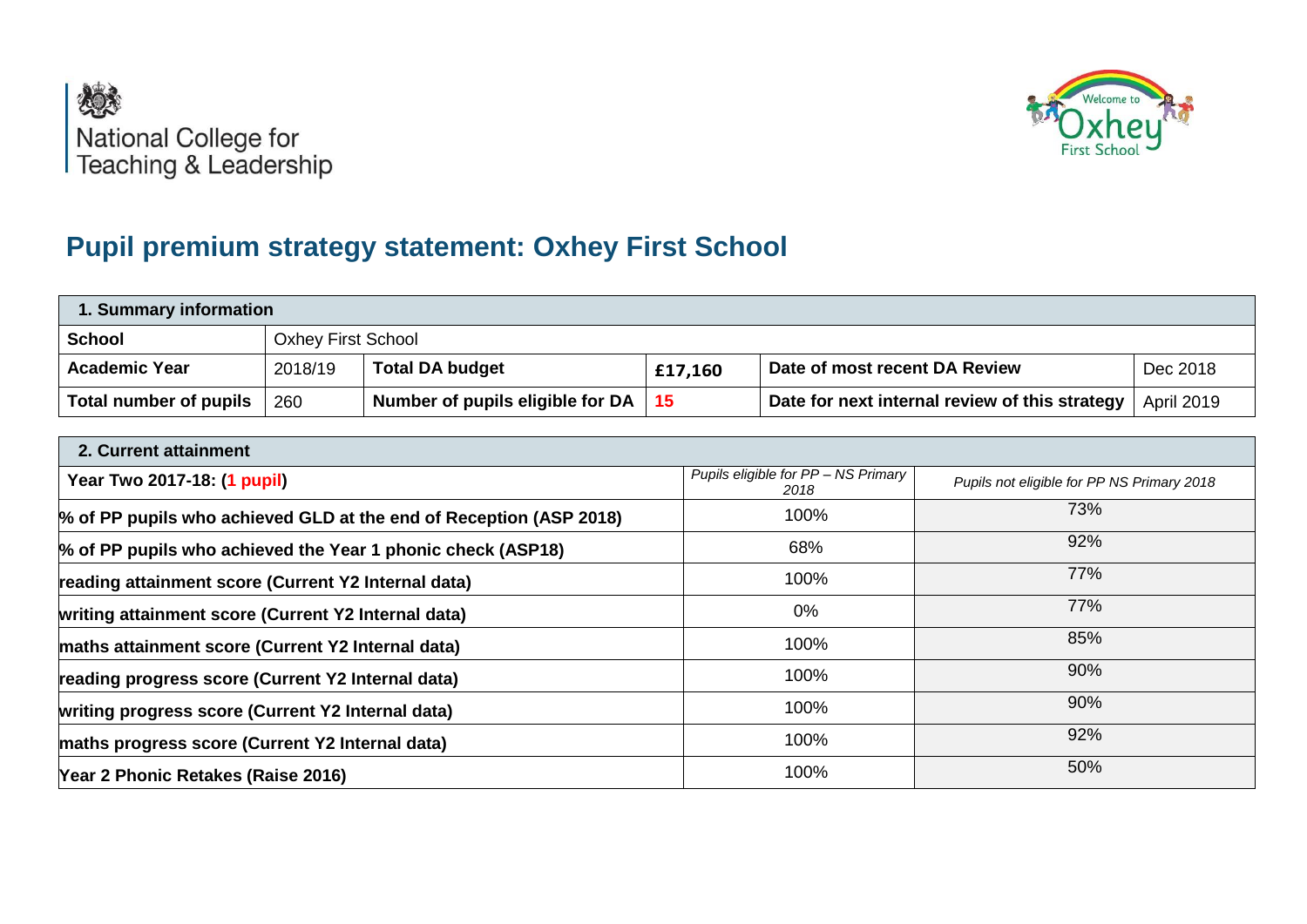|           | 3. Barriers to future attainment (for pupils eligible for DA including high ability)                     |  |  |  |  |
|-----------|----------------------------------------------------------------------------------------------------------|--|--|--|--|
|           |                                                                                                          |  |  |  |  |
|           | In-school barriers (issues to be addressed in school, such as poor oral language skills)                 |  |  |  |  |
| А.        | PP eligible pupils attainment in Year 3 is significantly lower than their peers in core subjects         |  |  |  |  |
| <b>B.</b> | Many DA pupils are also SEN or LAP of which the vast proportion are boys- eg Y3                          |  |  |  |  |
| C.        | Emotional barriers for some of our DA children may be impacting on their academic progress               |  |  |  |  |
| D.        | Small numbers of PP children make funding resources challenging                                          |  |  |  |  |
|           | <b>External barriers</b> (issues which also require action outside school, such as low attendance rates) |  |  |  |  |
| Е         | Family breakdown causing change in circumstances and emotional distress.                                 |  |  |  |  |
| F         | Homework is completed inconsistently, thus reducing the overall impact of learning.                      |  |  |  |  |
| G         | Medical Issues affecting some DA children's attendance                                                   |  |  |  |  |

|             | 4. Outcomes                                                                                                                                                                                                                                                                 |                                                                                                                                                                                                                                                                                                                                                                                                                                    |
|-------------|-----------------------------------------------------------------------------------------------------------------------------------------------------------------------------------------------------------------------------------------------------------------------------|------------------------------------------------------------------------------------------------------------------------------------------------------------------------------------------------------------------------------------------------------------------------------------------------------------------------------------------------------------------------------------------------------------------------------------|
|             | Desired outcomes and how they will be measured                                                                                                                                                                                                                              | Success criteria                                                                                                                                                                                                                                                                                                                                                                                                                   |
| А.          | DA children need to make better than expected progress in Reading, Writing and Maths between<br>KS1 and Year 4 and all DA children must meet their accelerated flightpath target.<br>Those DA children who achieve at expected level or higher will have raised aspirations | Class teachers to be aware of their DA students and their progress<br>against non-DA in their classes. Differentiation to remove any gaps.<br>Pupils eligible for DA make better than expected progress and are at<br>least in-line with their peers.<br>DA pupils who achieve expected standards or higher will visit the<br>middle school for enrichment classes and will move along flightpaths<br>look to reach greater depth. |
| <b>B.</b>   | Pupil premium children who achieve below expected at FS2 will begin to close the attainment gap<br>by the end of KS1 and be at the expected level by Year 4                                                                                                                 | KS1 and 2 staff are aware of flightpaths for DA children.<br>DA children make consistent accelerated progress through both KS1 and<br>KS2 so the expected level in KS2 is equivalent or higher than FS2.                                                                                                                                                                                                                           |
| $C_{\cdot}$ | Male attainment and effort to be in line with female across the curriculum.                                                                                                                                                                                                 | New Discovery curriculum is followed to raise engagement and<br>attainment in boys at KS1.<br>Assessment Data is analysed each half-term by SLT of the progress                                                                                                                                                                                                                                                                    |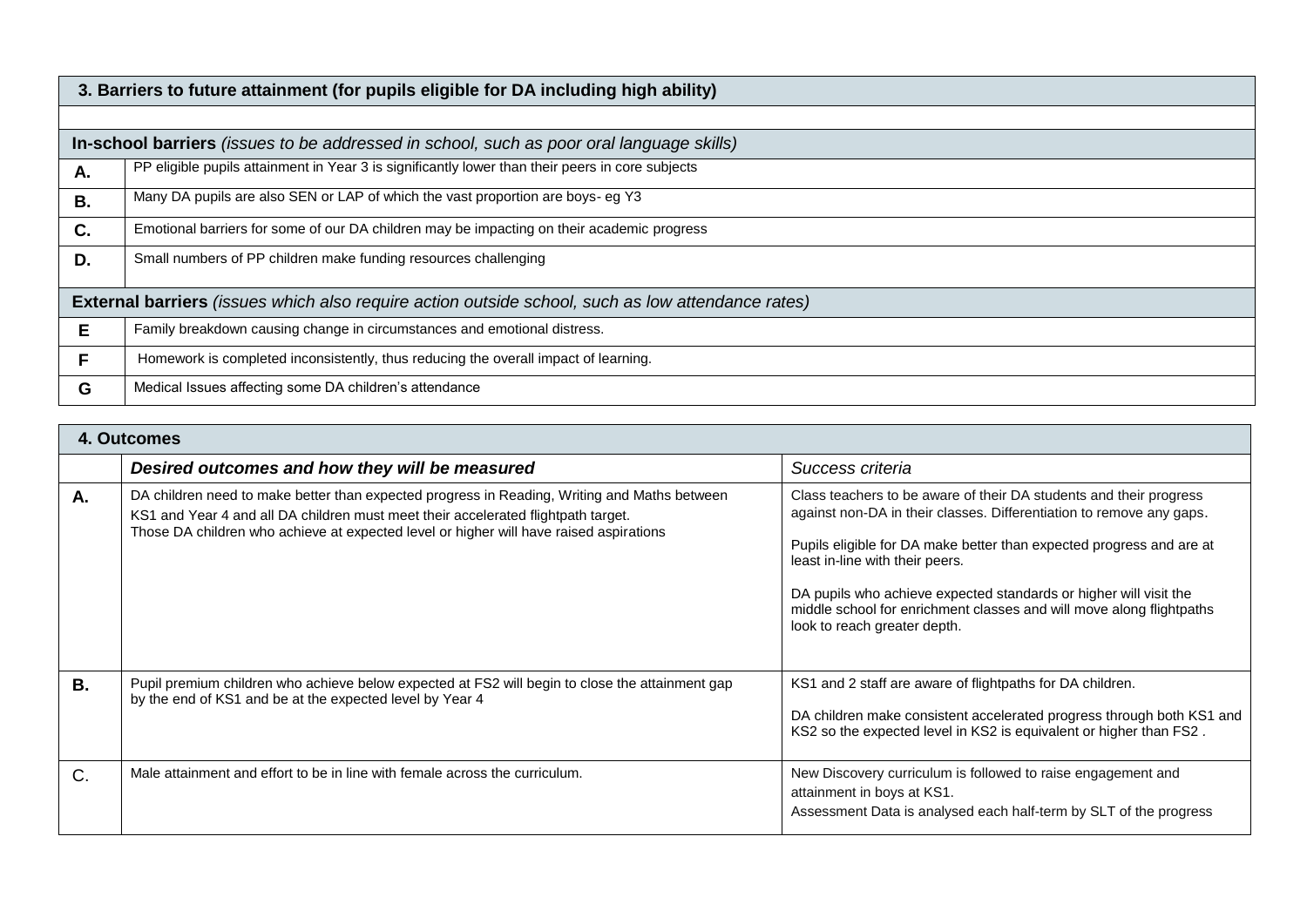|      |                                                                                                                                                                                                                             | of male and female students and is discussed with class teachers. End of<br>year data shows that the gap is narrowed between boys and girls.                                                                                                    |
|------|-----------------------------------------------------------------------------------------------------------------------------------------------------------------------------------------------------------------------------|-------------------------------------------------------------------------------------------------------------------------------------------------------------------------------------------------------------------------------------------------|
| D(E) | Emotional support is in place when required to ensure no impact on academic progress.                                                                                                                                       | Early Help Assessment is in place where necessary to support the<br>family. Other agencies provide counselling support where necessary.<br>DA pupils progress in line with their peers irrespective of their<br>home circumstances.             |
|      | Homework is completed and submitted within the deadline set by the teacher                                                                                                                                                  | All homework for DA children submitted on time. (DA children have<br>access to necessary ICT)                                                                                                                                                   |
| G    | DA children with medical issues are adequately supported at home and school through a<br>detailed care plan to ensure that they miss as little school as possible.<br>Attendance of DA children is in line with their peers | TIGER club places provided to encourage attendance. Where<br>medical needs prevent a child attending, work is provide where<br>appropriate.<br>Half termly attendance meeting and awards with key families to<br>ensure attendance remains high |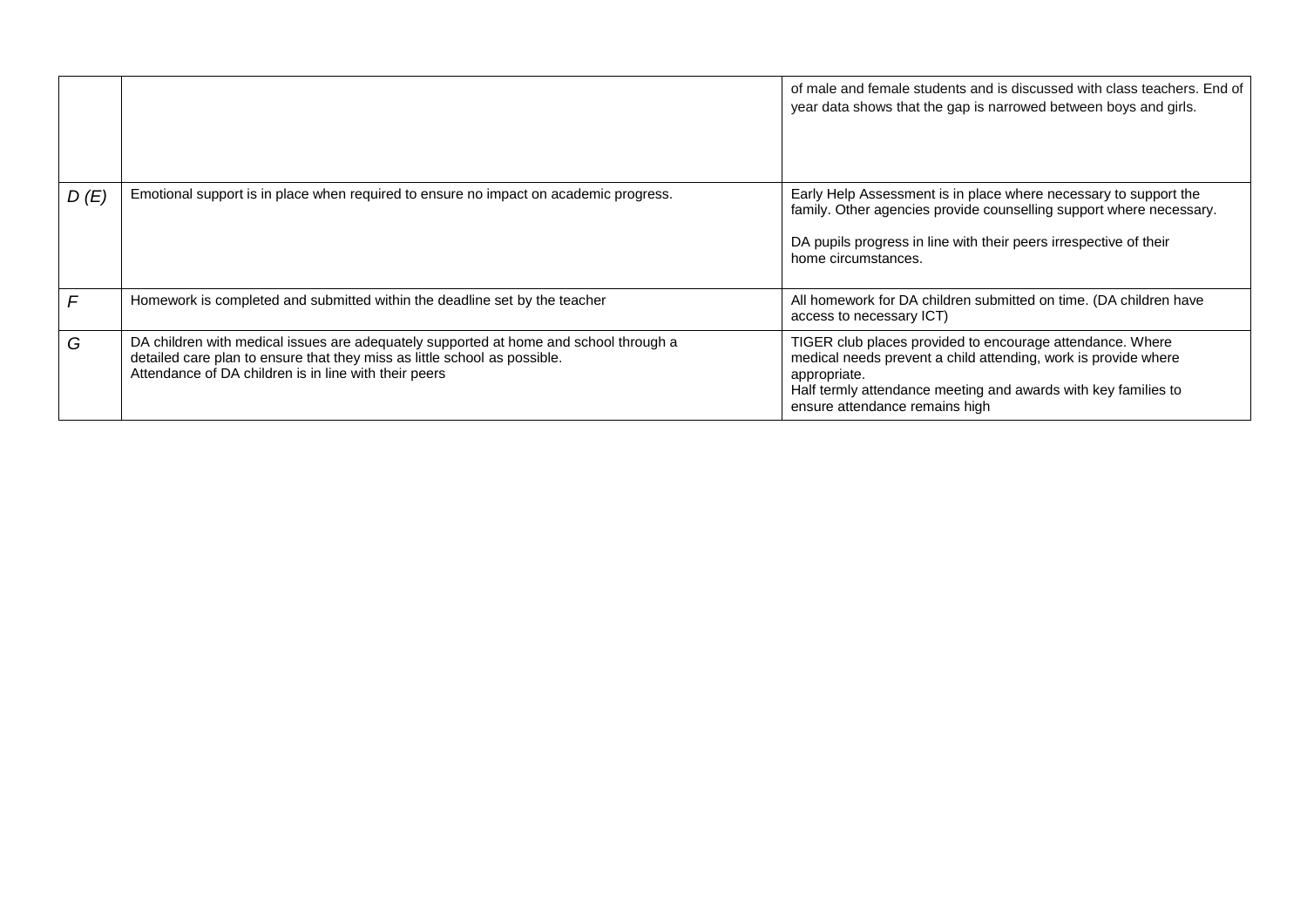| 5. Planned expenditure                                                                                                                                                                      |                                                                                                                                                                                                                                                    |                                                                                                                                                                                                                                                                                                        |                                                                                                                                                                                                                                                                                                                                                     |                   |                                                |  |
|---------------------------------------------------------------------------------------------------------------------------------------------------------------------------------------------|----------------------------------------------------------------------------------------------------------------------------------------------------------------------------------------------------------------------------------------------------|--------------------------------------------------------------------------------------------------------------------------------------------------------------------------------------------------------------------------------------------------------------------------------------------------------|-----------------------------------------------------------------------------------------------------------------------------------------------------------------------------------------------------------------------------------------------------------------------------------------------------------------------------------------------------|-------------------|------------------------------------------------|--|
| 2016/17<br>Academic year                                                                                                                                                                    |                                                                                                                                                                                                                                                    |                                                                                                                                                                                                                                                                                                        |                                                                                                                                                                                                                                                                                                                                                     |                   |                                                |  |
| The three headings below enable schools to demonstrate how they are using the pupil premium to improve classroom pedagogy, provide targeted support<br>and support whole school strategies. |                                                                                                                                                                                                                                                    |                                                                                                                                                                                                                                                                                                        |                                                                                                                                                                                                                                                                                                                                                     |                   |                                                |  |
| i. Quality of teaching for all                                                                                                                                                              |                                                                                                                                                                                                                                                    |                                                                                                                                                                                                                                                                                                        |                                                                                                                                                                                                                                                                                                                                                     |                   |                                                |  |
| <b>Desired outcome</b>                                                                                                                                                                      | Chosen action /<br>approach                                                                                                                                                                                                                        | What is the evidence & rationale<br>for this choice?                                                                                                                                                                                                                                                   | How will you ensure it is<br>implemented well?                                                                                                                                                                                                                                                                                                      | <b>Staff lead</b> | When will<br>you review<br>implementa<br>tion? |  |
| Improve the progress of<br>DA children and<br>especially DA boys.<br>Low attainers at FS2<br>achieve the expected<br>level at KS2 in reading,<br>writing and maths.                         | Staff training on effective<br>feedback.<br>Coaching to KS2 children<br>on how to give feedback to<br>their peers.<br>Coach staff of Meta-<br>cognition and self-<br>regulation.<br>Embed an "active learning"<br>approach in teaching<br>methods. | Many sources including the EEF confirm that<br>quality feedback shows a very high effect on<br>learning.<br>The principle of "active learning" has been<br>proven to have a high level of impact on the<br>progress of pupils.<br>Children will be taught in groups in order to<br>support one another | Specialist training to be given to all staff.<br>Sharing of good practise, to embed learning.<br>KS2 Children are aware of and able to explain<br>their own learning strategies, how they are<br>performing against their goals and what they<br>need to do to achieve their objectives<br>Whole school data each term focuses on key<br>benchmarks | HT.               | April 2019                                     |  |
| Children make better<br>than expected progress                                                                                                                                              | 1:1 & small group work<br>using Precision Teaching<br>and Mastery techniques.                                                                                                                                                                      | Some of the students need targeted support<br>to continue with their development and can be<br>held back by one area of learning, which<br>impacts on progress in the whole subject.                                                                                                                   | Regular meetings between staff carrying out<br>interventions, class teachers and SLT to<br>review progress and amend interventions in<br>order to have maximum effect.                                                                                                                                                                              | <b>SLT</b>        | April 2019                                     |  |
| <b>Total budgeted cost</b>                                                                                                                                                                  |                                                                                                                                                                                                                                                    |                                                                                                                                                                                                                                                                                                        |                                                                                                                                                                                                                                                                                                                                                     |                   | £5000                                          |  |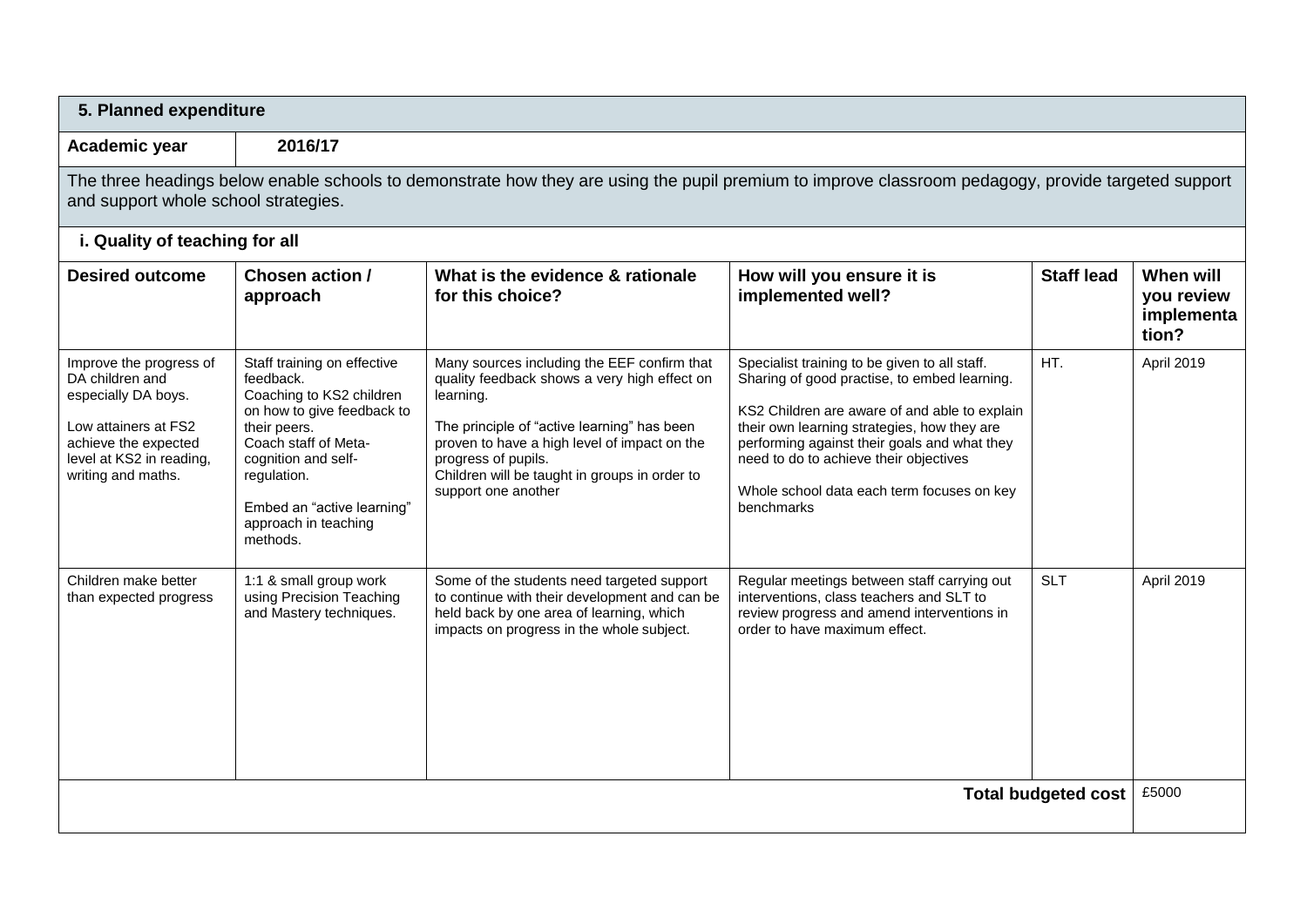| ii. Targeted support                                                                                                                                                        |                                                                                                                                                         |                                              |                                                                                                                                                                                                                                                                                                       |                                             |                                                                                                                                        |                            |                                                |
|-----------------------------------------------------------------------------------------------------------------------------------------------------------------------------|---------------------------------------------------------------------------------------------------------------------------------------------------------|----------------------------------------------|-------------------------------------------------------------------------------------------------------------------------------------------------------------------------------------------------------------------------------------------------------------------------------------------------------|---------------------------------------------|----------------------------------------------------------------------------------------------------------------------------------------|----------------------------|------------------------------------------------|
| <b>Desired outcome</b>                                                                                                                                                      | <b>Chosen</b>                                                                                                                                           | action/approach                              | What is the evidence & rationale<br>for this choice?                                                                                                                                                                                                                                                  |                                             | How will you ensure it is<br>implemented well?                                                                                         | <b>Staff lead</b>          | When will<br>you review<br>implement<br>ation? |
| Children are supported<br>emotionally and<br>attendance rates are<br>maintained.                                                                                            | 3 wave intervention<br>process to engage parents<br>at every stage as well as<br>class teachers and pastoral<br>staff.<br>TIGER club places<br>provided |                                              | Parental engagement - Sutton Trust and the<br>teacher toolkit. (Moderate impact for<br>moderate cost, based on moderate<br>evidence; +3 - EEF)<br>Impact of the Attendance lead evident in the<br>improvement in attendance over the last<br>year.                                                    | Termly reviews of care plans and attendance |                                                                                                                                        | HT and LS                  | April 2019                                     |
| HA DA children have<br>higher aspirations.                                                                                                                                  | HA DA children receive an<br>enrichment programme<br>through the middle school.<br>Extended curriculum<br>sessions tailored to their<br>needs.          |                                              | Raised aspirations ensure that children do<br>not perceive a ceiling to their learning. They<br>can experience events beyond the sphere of<br>their home life.                                                                                                                                        | Termly review of enrichment provided.       |                                                                                                                                        | <b>HT</b>                  | April 2019                                     |
|                                                                                                                                                                             |                                                                                                                                                         |                                              |                                                                                                                                                                                                                                                                                                       |                                             |                                                                                                                                        | <b>Total budgeted cost</b> | 10,000                                         |
| iii. Other approaches                                                                                                                                                       |                                                                                                                                                         |                                              |                                                                                                                                                                                                                                                                                                       |                                             |                                                                                                                                        |                            |                                                |
| <b>Chosen</b><br><b>Desired outcome</b>                                                                                                                                     |                                                                                                                                                         | action/approach                              | What is the evidence & rationale for<br>this choice?                                                                                                                                                                                                                                                  |                                             | How will you ensure it is<br>implemented well?                                                                                         | <b>Staff lead</b>          | When will<br>you review<br>implement<br>ation? |
| Homework is completed and<br>submitted on time.<br>set times.<br>Teachers to record<br>children who fail to<br>submit homework.<br>on short practise<br>activities to embed |                                                                                                                                                         | Homework is given at<br>Homework is focussed | The EEF says that, "It is certainly the case that<br>Ensure all teachers keep a<br>schools whose pupils do homework tend to be<br>more successful" and "The quality of the task set<br>appears to be more important than the quantity of<br>work required from the pupil".<br>complete the tasks set. |                                             | record of homework submission<br>which can be reviewed regularly<br>and actions agreed to support<br>children who persistently fail to | All teachers<br>and HT     | Jan 2017                                       |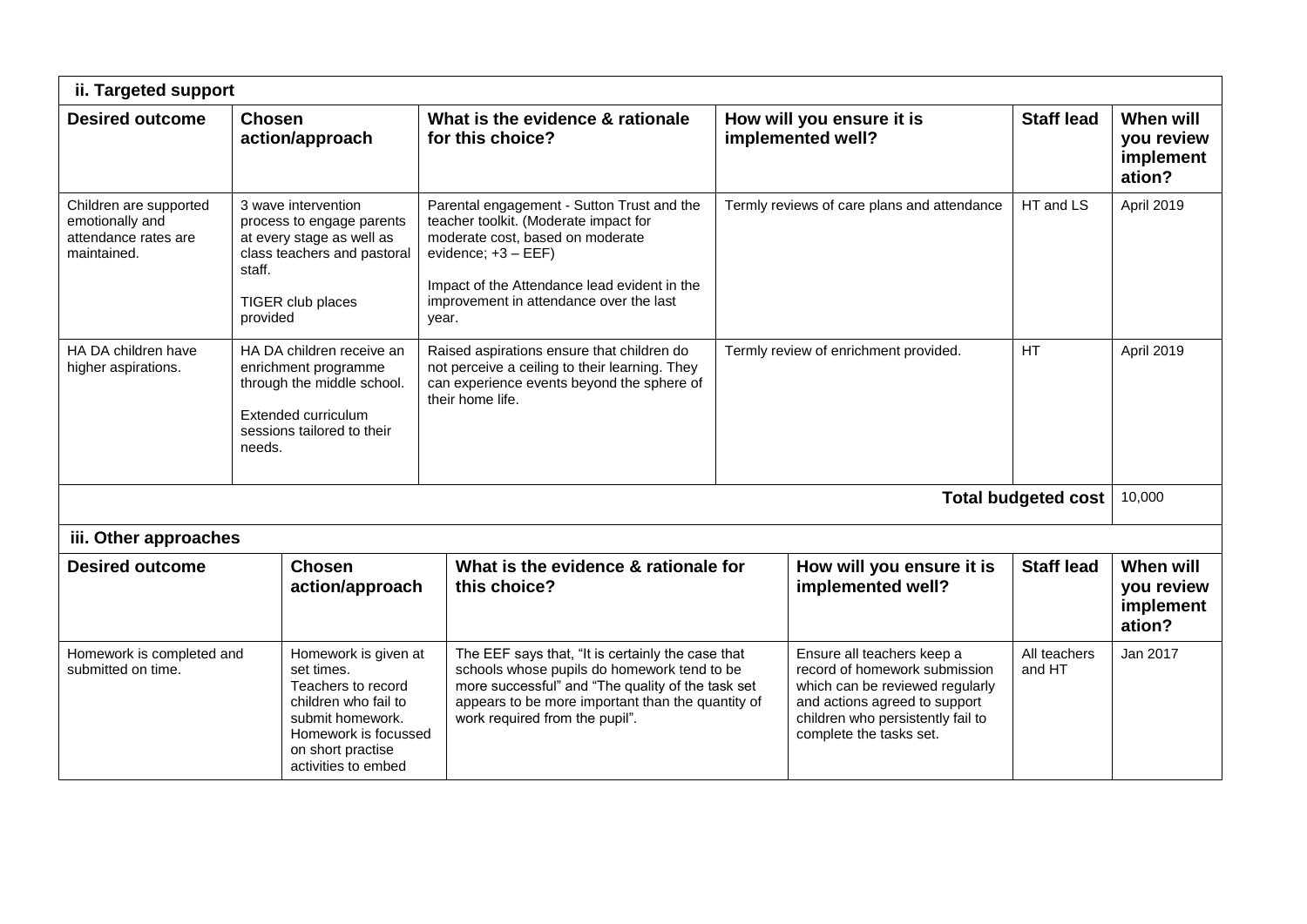|                                                          | classroom learning.<br>Provision on homework<br>time outside of lessons,<br>ie TIGER CLUB<br>lunchtime, etc                                                     |                                                                                                                                                                                                                                                      |                                                                                                                                                                                                                                                                                                                       |                            |          |
|----------------------------------------------------------|-----------------------------------------------------------------------------------------------------------------------------------------------------------------|------------------------------------------------------------------------------------------------------------------------------------------------------------------------------------------------------------------------------------------------------|-----------------------------------------------------------------------------------------------------------------------------------------------------------------------------------------------------------------------------------------------------------------------------------------------------------------------|----------------------------|----------|
| Academic progress is not<br>affected by emotional issues | Staff training on trauma<br>and bereavement.<br>Implement Boxhall<br>Profiling for all affected<br>children.<br>Liaise with specialist<br>agencies for support. | The EEF Toolkit suggests that "Social and<br>Emotional learning have an identifiable and<br>significant impact on attitudes to learning, social<br>relationships in school, and attainment itself (four<br>months' additional progress on average)." | Ensure identification of 'affected'<br>pupils timely and reviews with<br>appropriate members of the SLT.<br>Use specialist agencies to<br>engage with children and parents<br>where appropriate.<br>Monitor behaviour but also<br>monitor whether improvements in<br>behaviour translate into improved<br>attainment. | SLT and DA<br>co-ordinator | Jun 2017 |
| <b>Total budgeted cost</b>                               |                                                                                                                                                                 |                                                                                                                                                                                                                                                      |                                                                                                                                                                                                                                                                                                                       |                            | 2,000    |